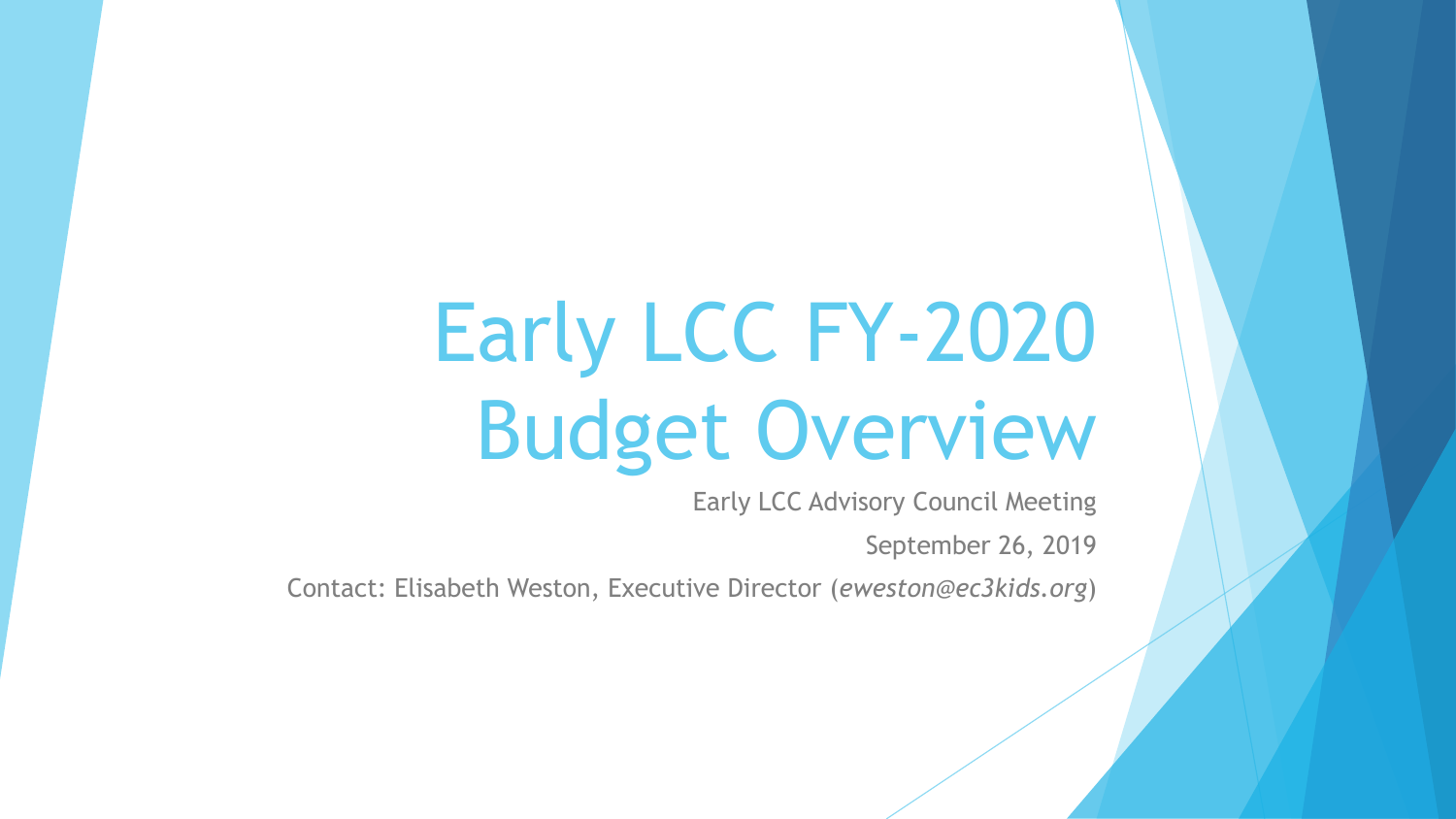#### Foundational Assumptions

- Early LCC exists to provide high-quality early learning and care to children of families in the Greater Lansing Area.
- "High-quality" is defined as meeting or exceeding the standards established by NAEYC and the Great Start Initiative, including (but not limited to):

- ▶ Credentialed teaching staff
- **Low teacher-to-student ratios**
- **Engagement with and support of families**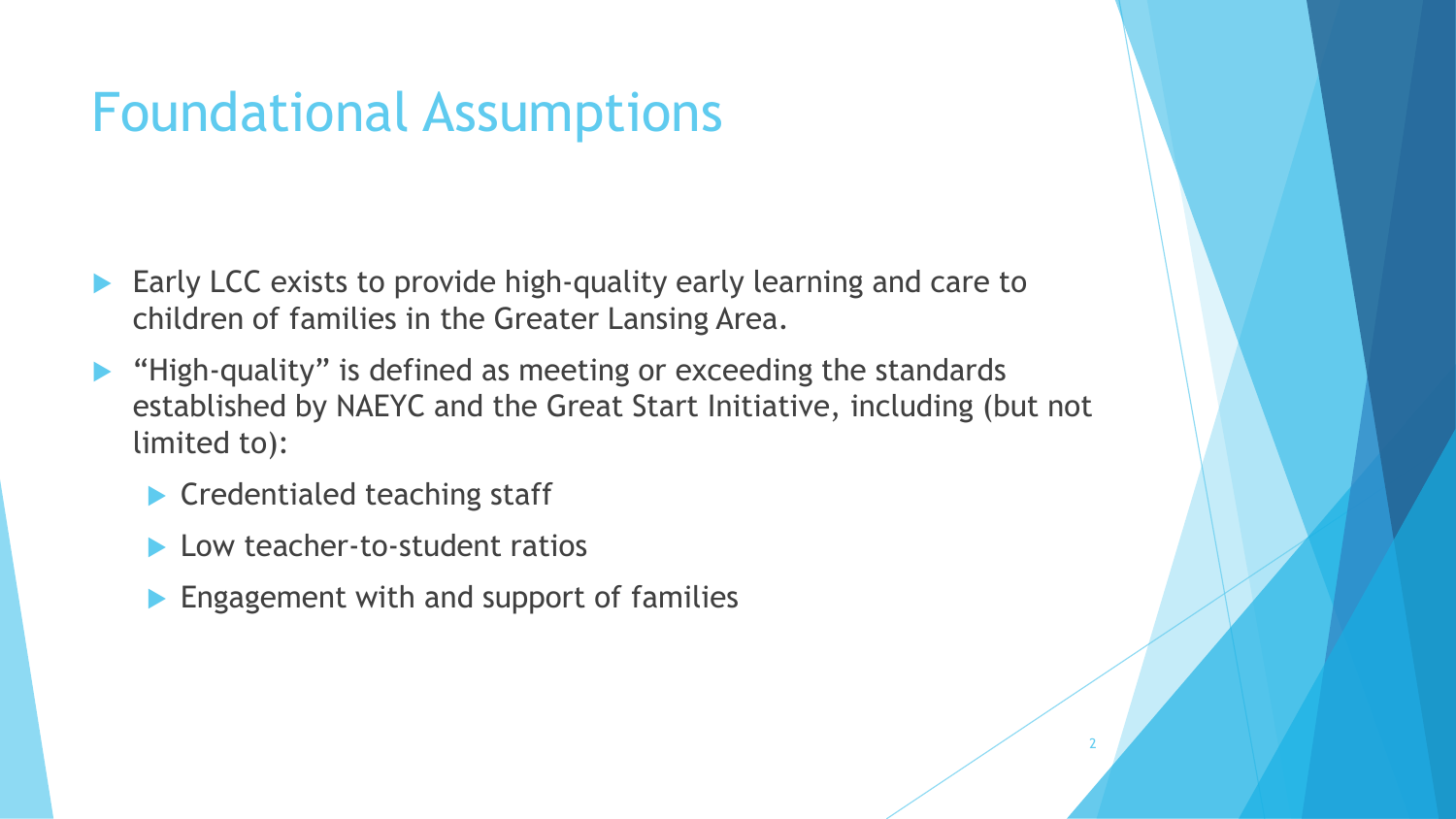#### Foundational Assumptions

Early LCC strives to have its student body reflect the demographic composition of the Greater Lansing Area.

3

Early LCC strives to be a model center in every way, including financial sustainability.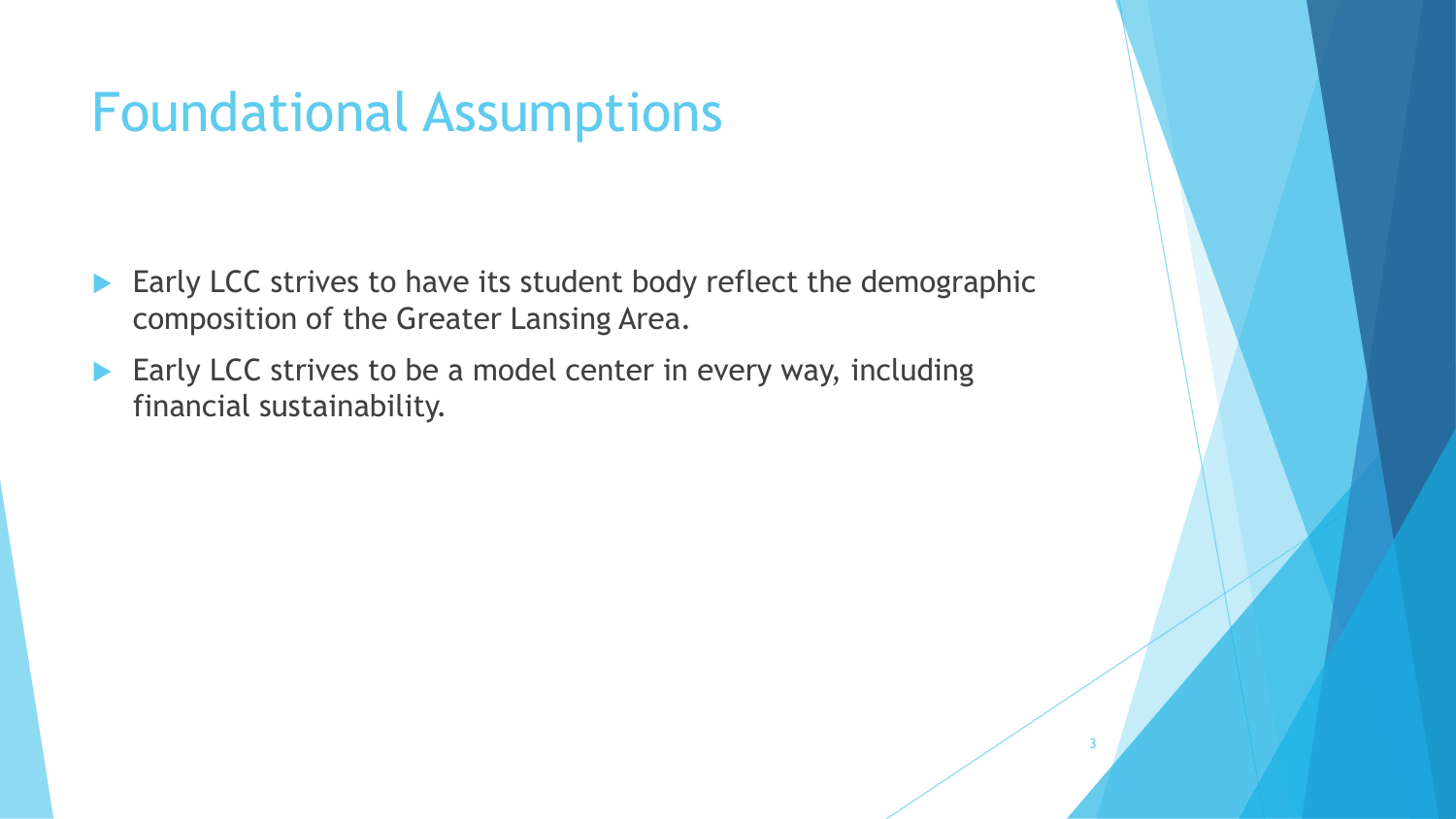#### Budget Assumptions

- Revenue and expense estimates are based on actual revenue and expenses incurred over the past year.
- Variables such as number of enrolled children, availability of qualified staff, and certain costs (food, health care, etc.) are largely outside of management's control.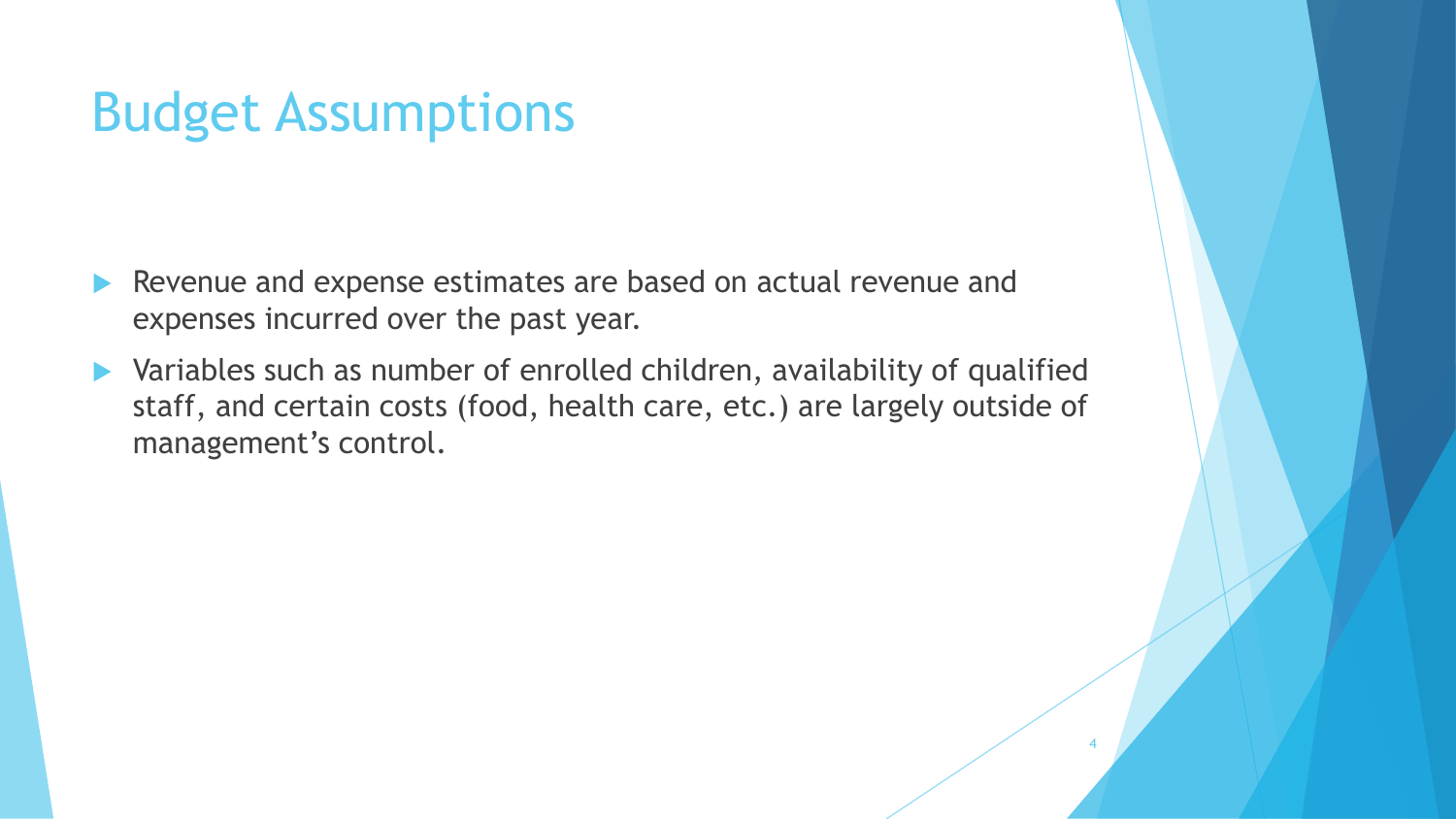### Process for Constructing the Budget: Revenue

- How much will it take to cover the estimated expenses?
	- ▶ Begin with estimating enrollment—how many children do we reasonably expect to serve in the coming year?
	- Add estimates of fees and credits—how much revenue will we forego to honor certain policies or incentivize enrollment?
	- Add known sources of non-tuition revenue—government reimbursements, donations, grants.
	- Adjust tuition rates until the budget reaches the target equilibrium.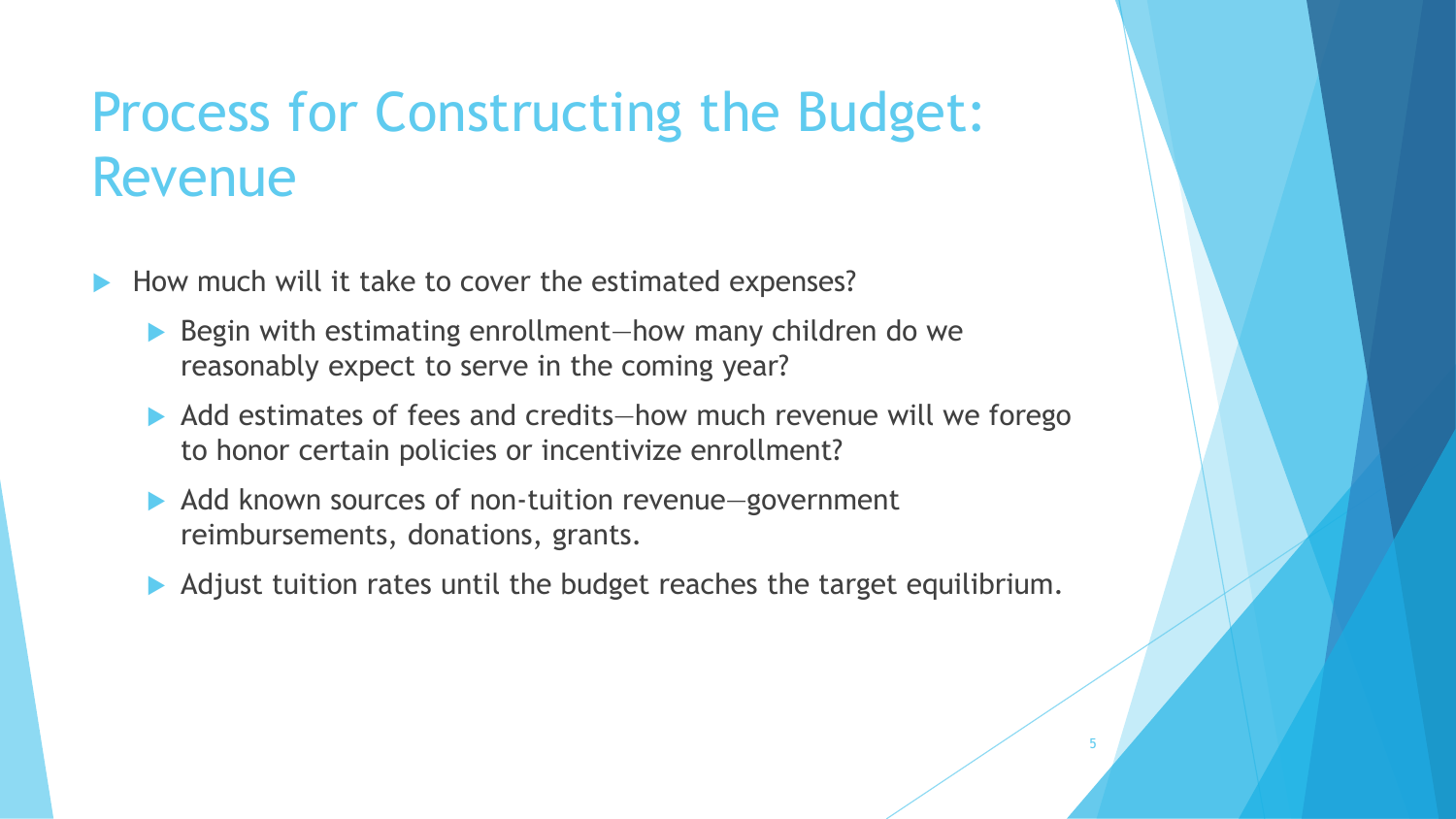## Process for Constructing the Budget: Expense

- What will it cost to operate a center meeting the foundational assumptions?
	- $\blacktriangleright$  Begin with the fixed costs—those that would be incurred regardless of how many families are served and how the staff is structured.

- Add program costs—those that have some dependency on the number of children and staff, but still meet the foundational assumptions.
- Add people costs—those that are highly dependent on the foundational assumptions.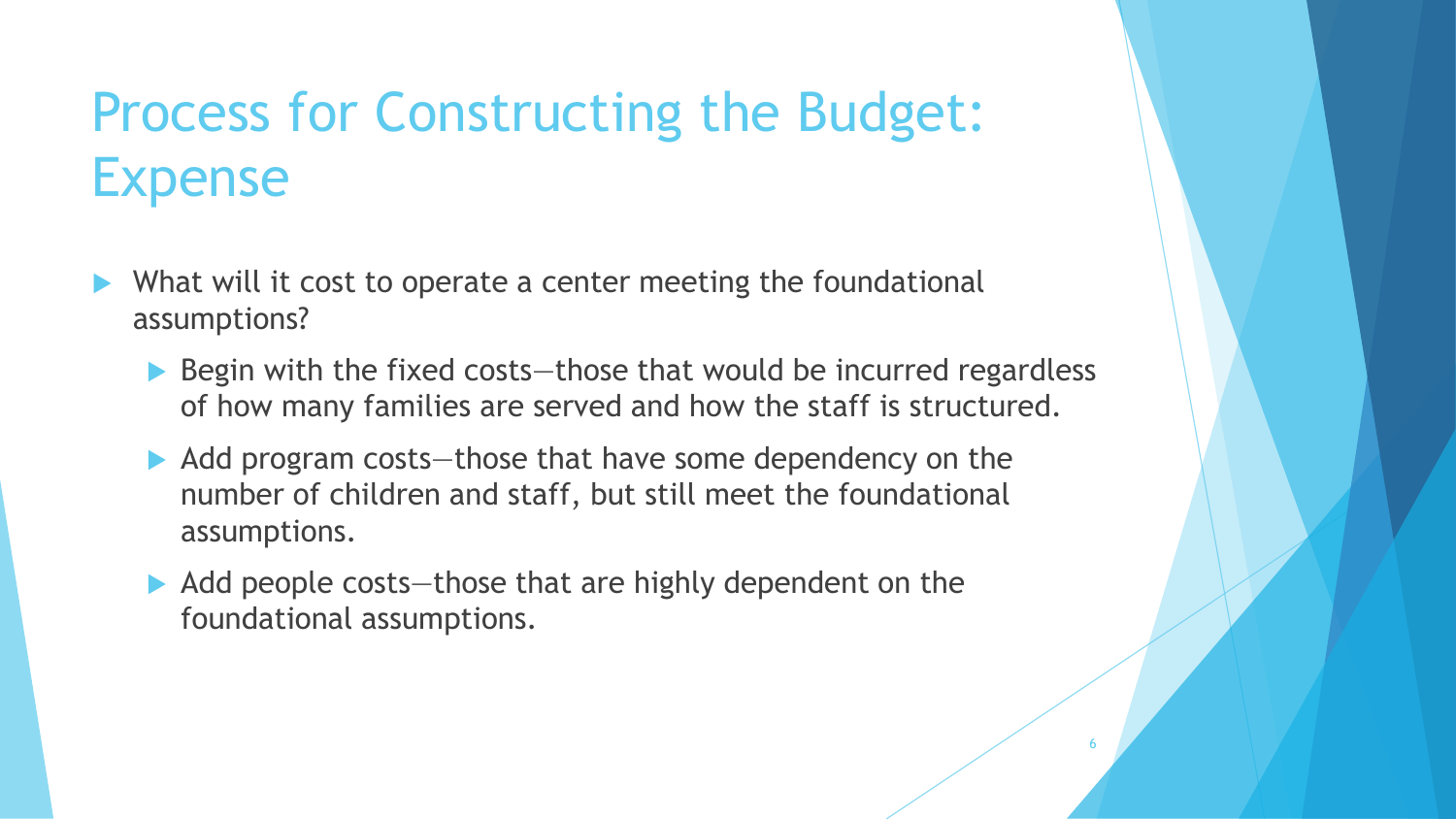# Early LCC FY-2020 Budget: Expense

| <b>Expense Type</b>             | What are these exactly?                                                                                                                                               | <b>Proposed Budget</b> |
|---------------------------------|-----------------------------------------------------------------------------------------------------------------------------------------------------------------------|------------------------|
| <b>Administrative Expenses</b>  | <b>Commercial Insurance</b><br>$\bullet$<br><b>Banking and Regulatory Fees</b><br>Marketing and Office Supplies<br>$\bullet$<br><b>Professional Fees</b><br>$\bullet$ | \$28,576<br>(3%)       |
| <b>Program Expenses</b>         | • Program Equipment, Supplies,<br>and Activities<br>Food<br>$\bullet$<br><b>Professional Development</b><br>$\bullet$                                                 | \$106,171<br>$(10\%)$  |
| <b>Salary and Wage Expenses</b> | Teaching/Classroom Staff<br>$\bullet$<br><b>Administrative Staff</b><br>$\bullet$<br><b>Payroll Taxes and Expenses</b><br>$\bullet$<br><b>Staff Benefits</b>          | \$874,488<br>(87%)     |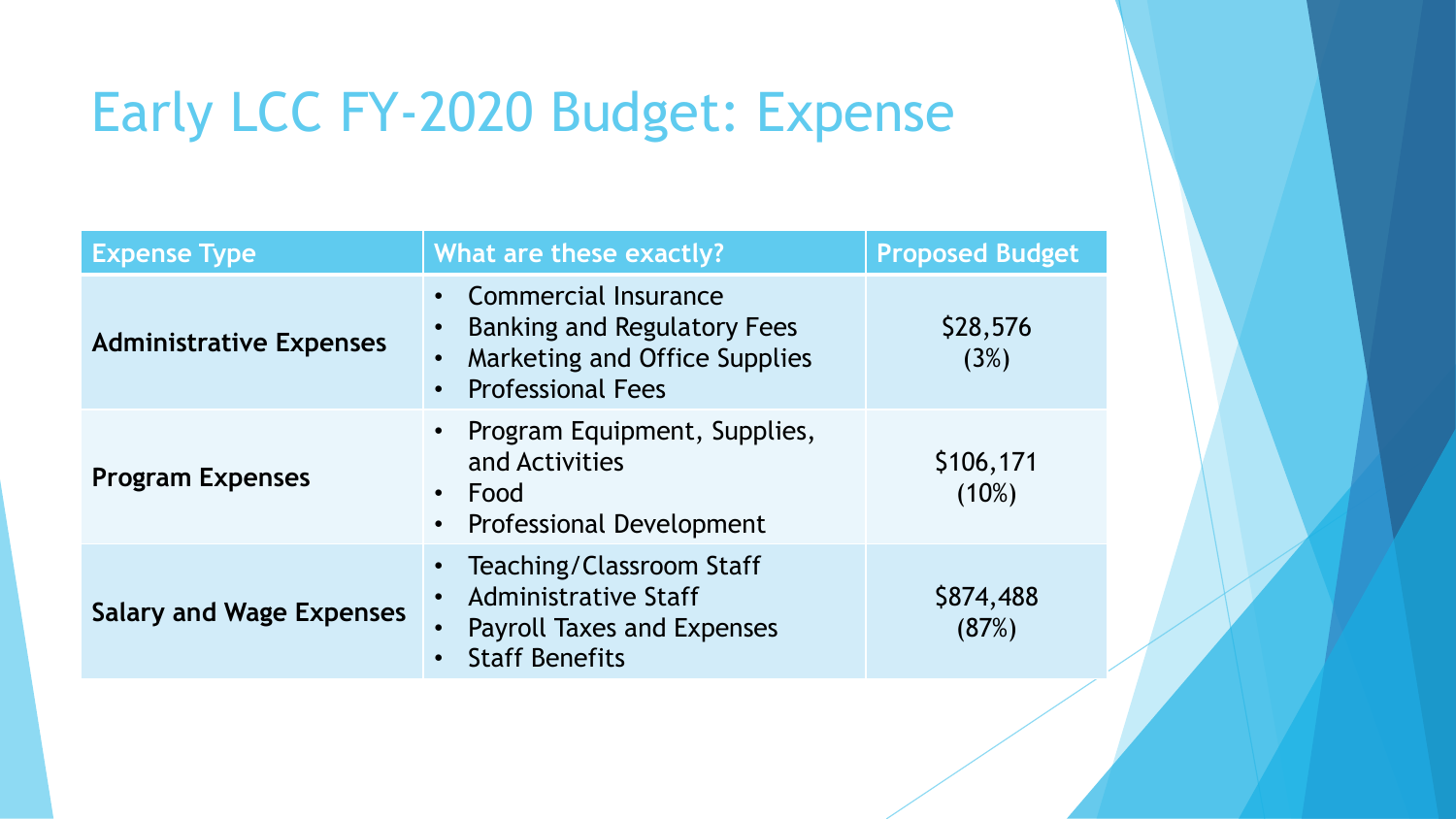### Early LCC FY-2020 Budget: Expense



**Total Expense: \$1,009,235**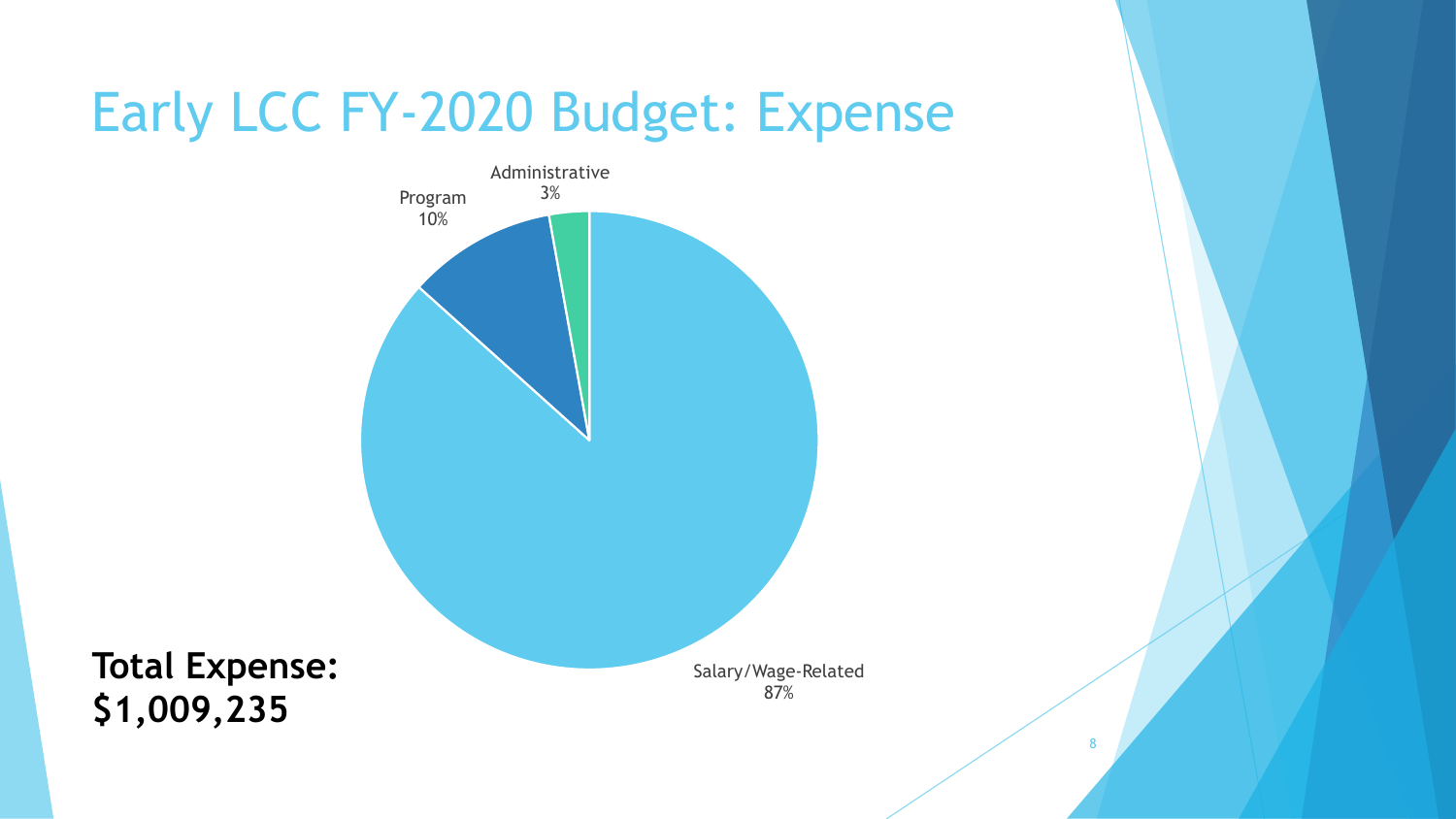# Early LCC FY-2020 Budget: Grant Revenue

| <b>Grant Revenue</b>                                  |           |
|-------------------------------------------------------|-----------|
| Food Program (CACFP) Reimbursement                    | \$49,200  |
| Program Grant Funding (GSRP, Head Start, Great Start) | \$159,362 |
| Tuition Assistance Funding (LCC-ARC, DHS-CDC)         | \$352,500 |
| <b>TOTAL Grant Revenue</b>                            | \$561,062 |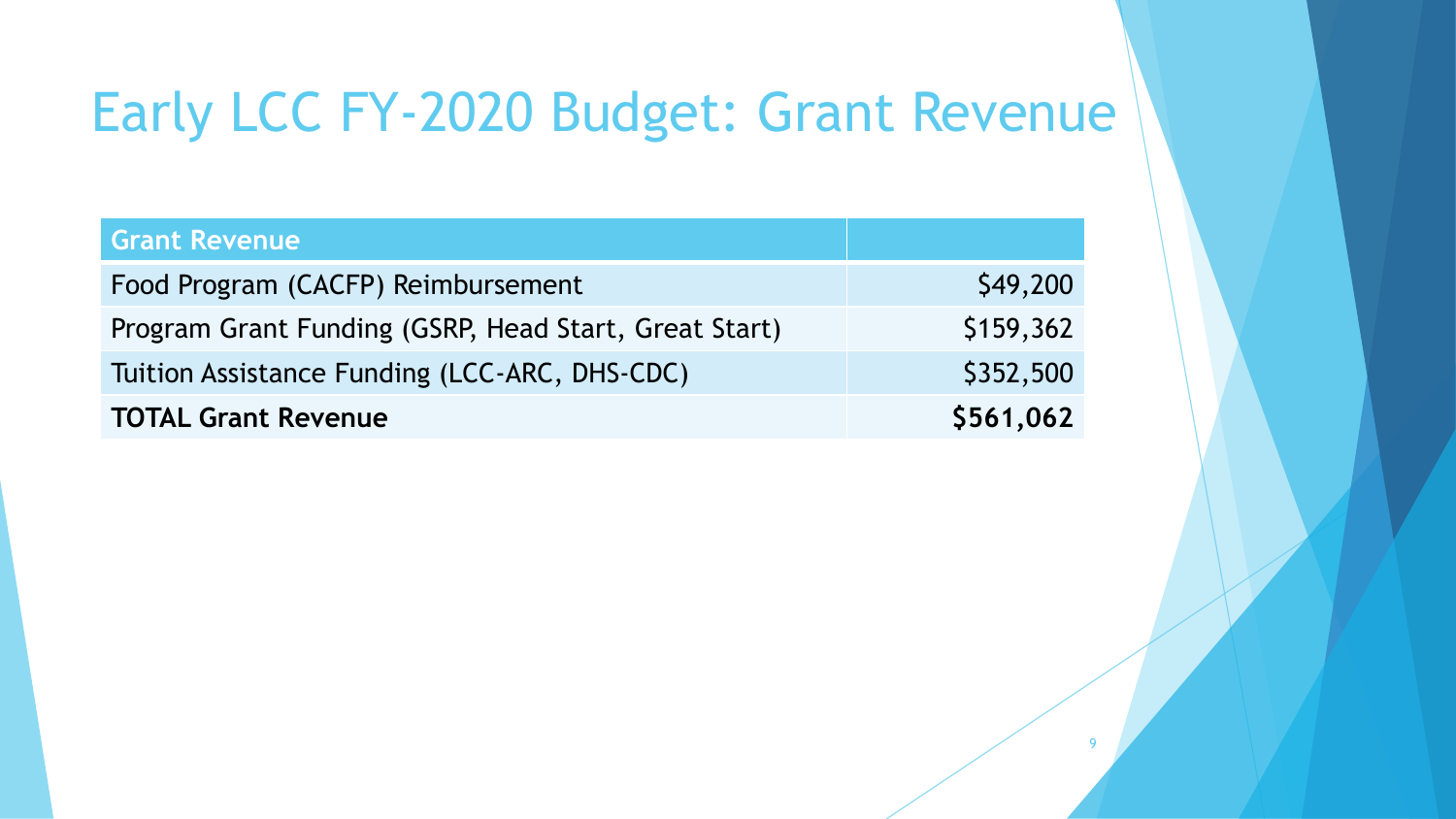# Early LCC FY-2020 Budget: Fee Revenue

| <b>Fees and Discounts</b>                                 |                |
|-----------------------------------------------------------|----------------|
| Sibling Discount (for families enrolled prior to 10/1/18) | \$(14,958)     |
| <b>Employee Tuition Discount</b>                          | $\zeta(9,342)$ |
| Application/Late Payment/Late Pickup/Convenience Fees     | \$5,400        |
| <b>GSRP/Head Start Wrap Fees</b>                          | \$42,440       |
| <b>TOTAL Fees and Discounts</b>                           | \$23,540       |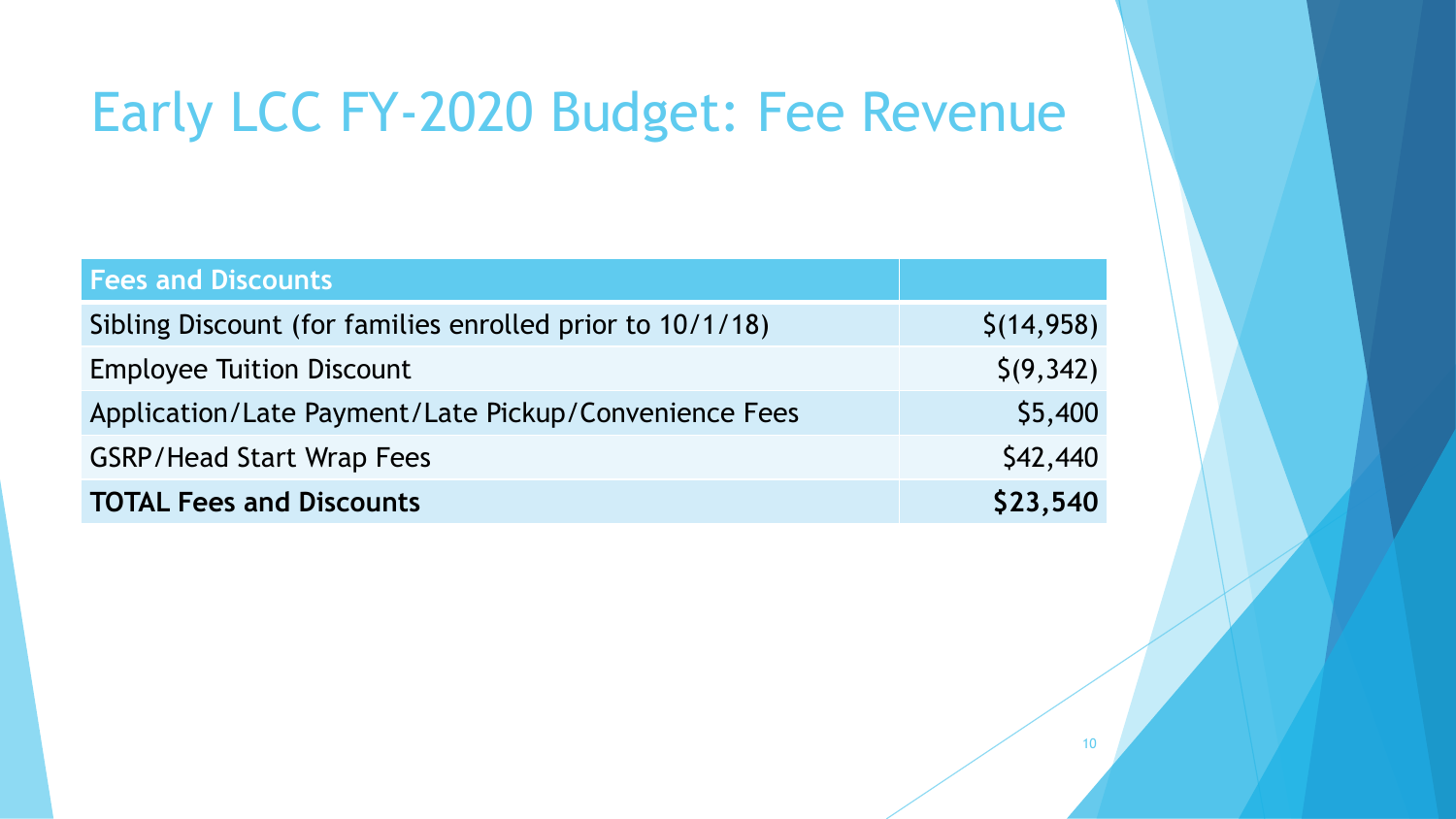# Early LCC FY-2020 Budget: Tuition Revenue

|                              |                       | <b>New</b>                       |           |
|------------------------------|-----------------------|----------------------------------|-----------|
|                              | <b>Current</b>        | <b>Weekly Tuition</b>            |           |
| <b>Tuition Revenue</b>       | <b>Weekly Tuition</b> | (begin. 10/28/19) Annual Revenue |           |
| <b>Infants</b>               | \$304                 | \$310                            | \$68,112  |
| <b>Toddlers</b>              | \$304                 | \$310                            | \$205,221 |
| Preschoolers                 | \$256                 | \$261                            | \$151,300 |
| <b>TOTAL Tuition Revenue</b> |                       |                                  | \$424,633 |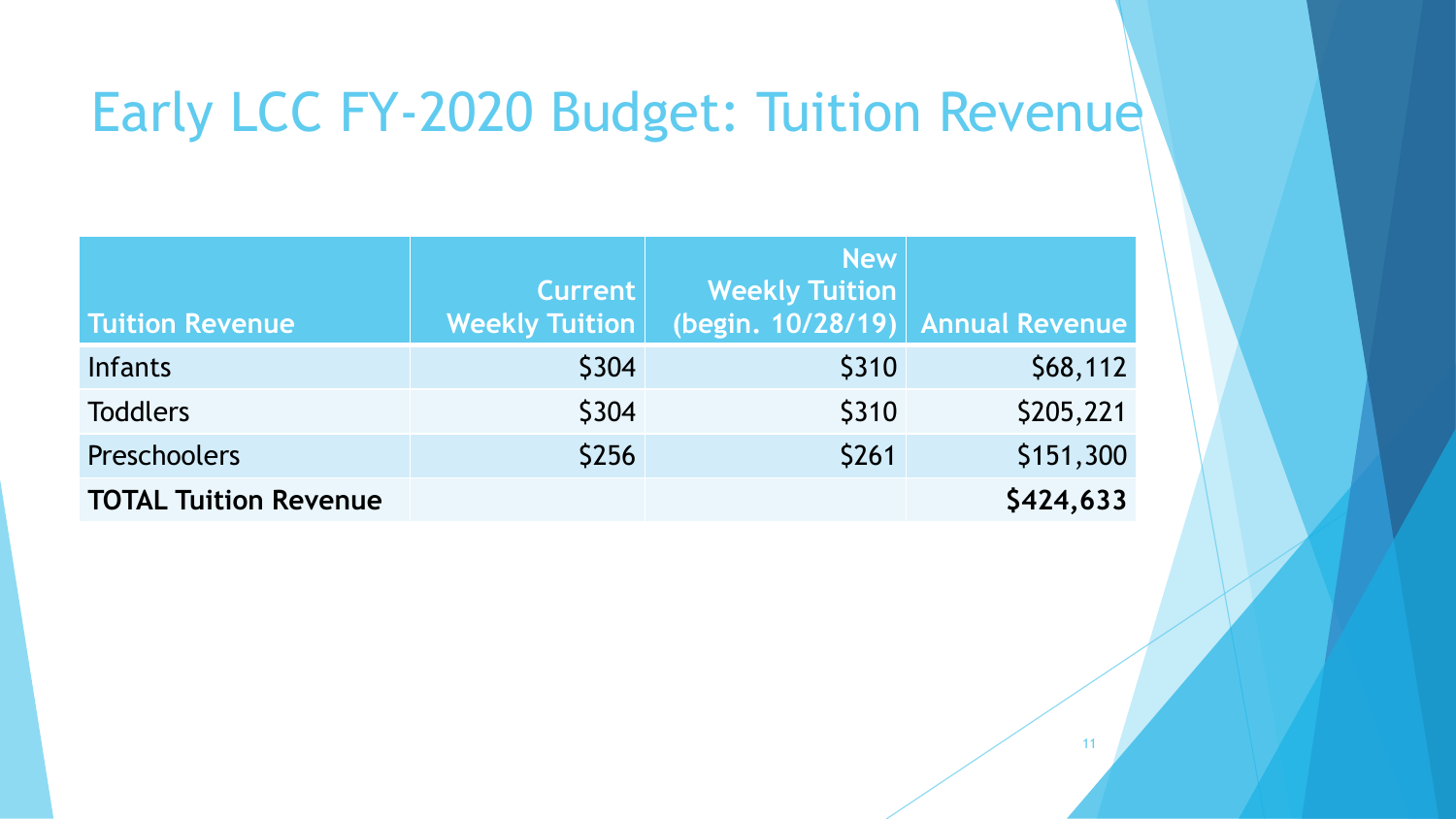## Early LCC FY-2020 Budget: Revenue

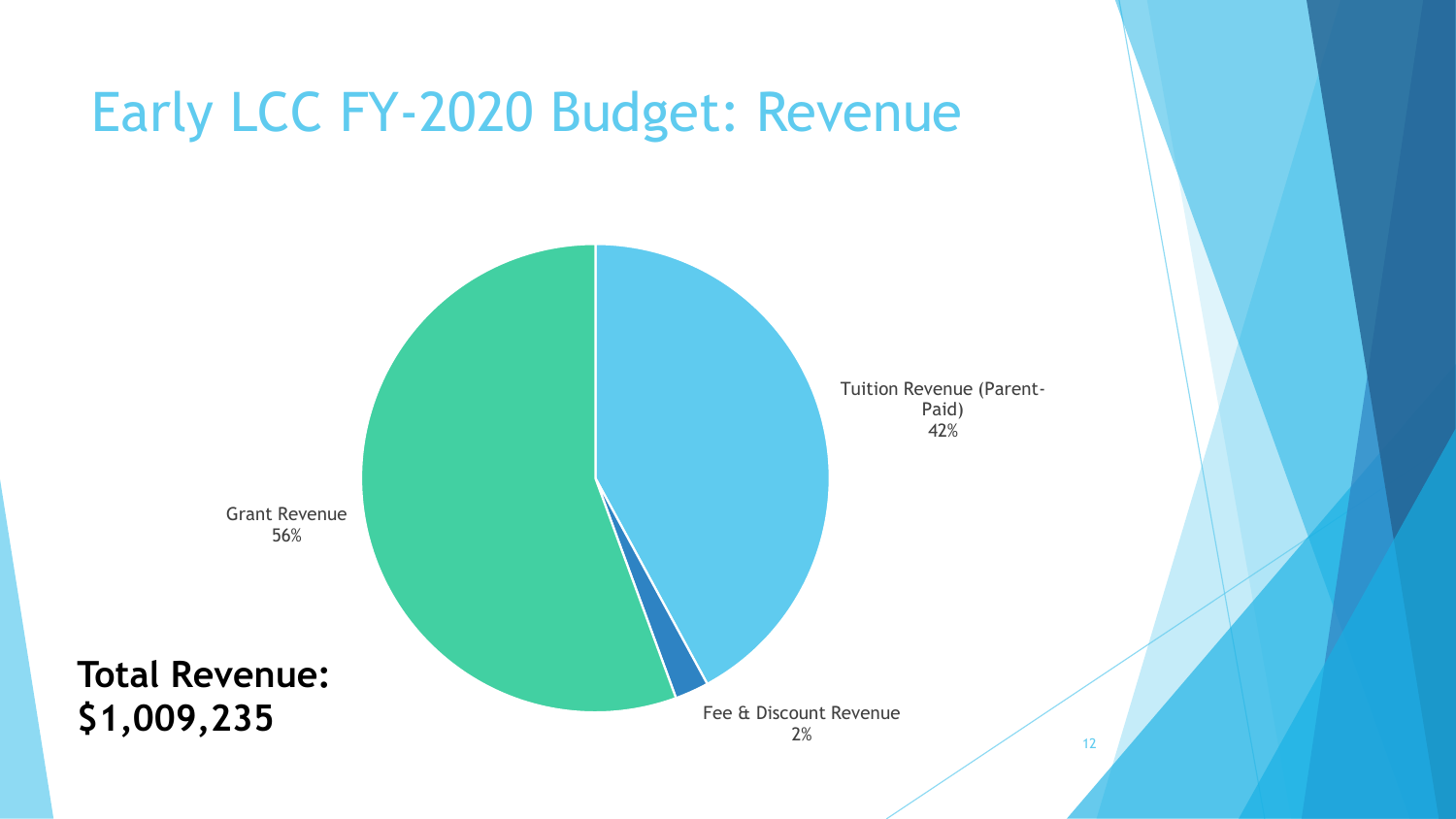# Early LCC FY2020 Tuition Rates

|                  | Number of<br>Children per<br><b>Teacher</b> | <b>Current</b><br>Weekly<br><b>Tuition</b> | <b>New</b><br><b>Weekly Tuition</b><br>(begin 10/28/19) | Percentage<br><b>Increase</b> |
|------------------|---------------------------------------------|--------------------------------------------|---------------------------------------------------------|-------------------------------|
| Infants-Toddlers |                                             | <b>\$304</b>                               | <b>\$310</b>                                            | 1.97%                         |
| Preschoolers *   |                                             | <b>S256</b>                                | <b>\$261</b>                                            | 1.95%                         |

*\* Families of preschool children enrolled in the Head Start and/or GSRP programs are not charged tuition for the regular program schedule (Monday - Thursday, 9:00 a.m. - 4:00 p.m.). If they need wrap-around care, fees are charged; this is estimated and accounted for in the Fee Revenue portion of the budget.*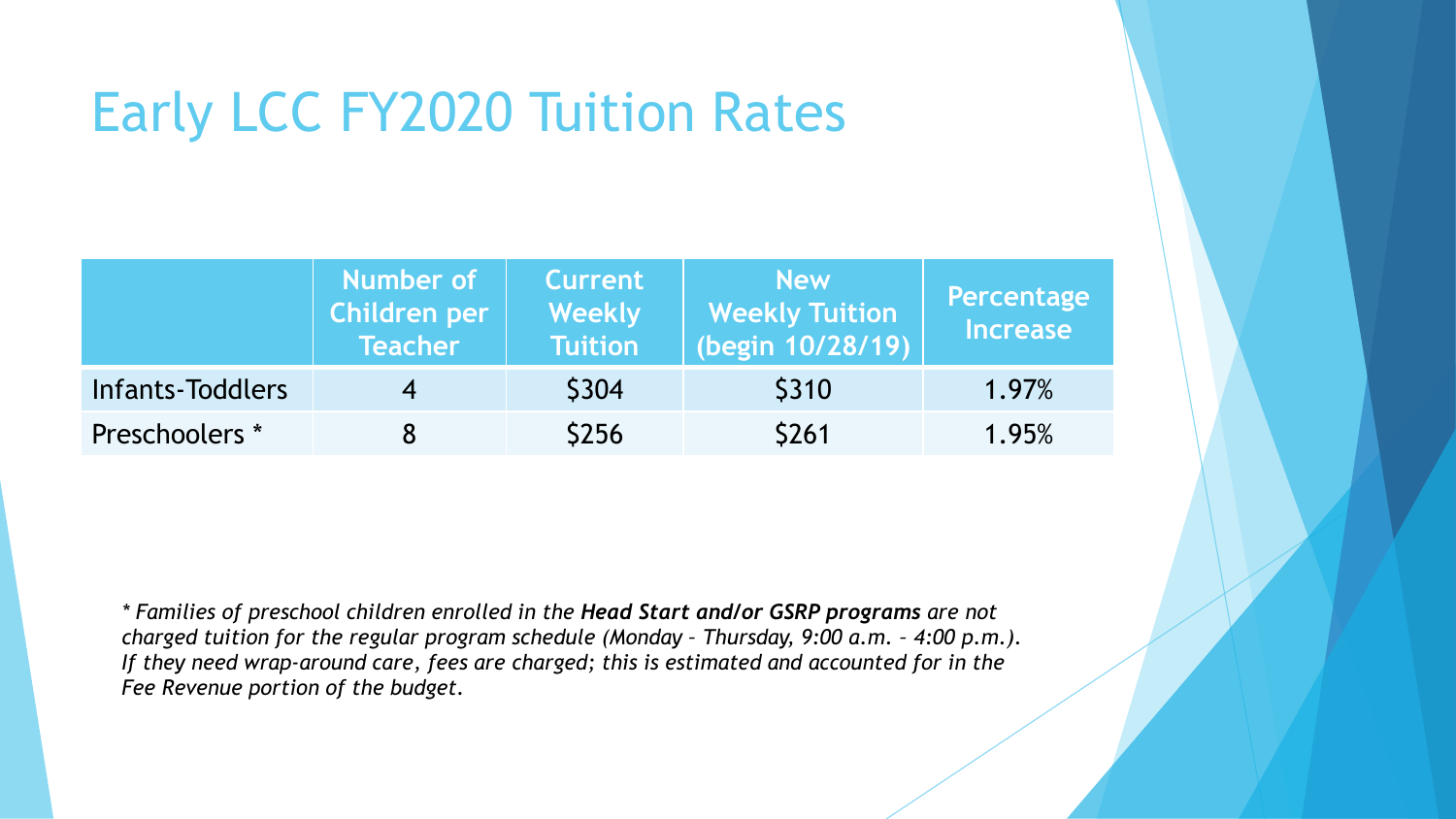# Early LCC FY-2020 Budget

| <b>Budget Overview</b>             |             |
|------------------------------------|-------------|
| <b>Operating Expense</b>           | \$1,009,235 |
| Operating Revenue and Other Income | \$1,009,235 |
| <b>NET REVENUE</b>                 | <b>SO</b>   |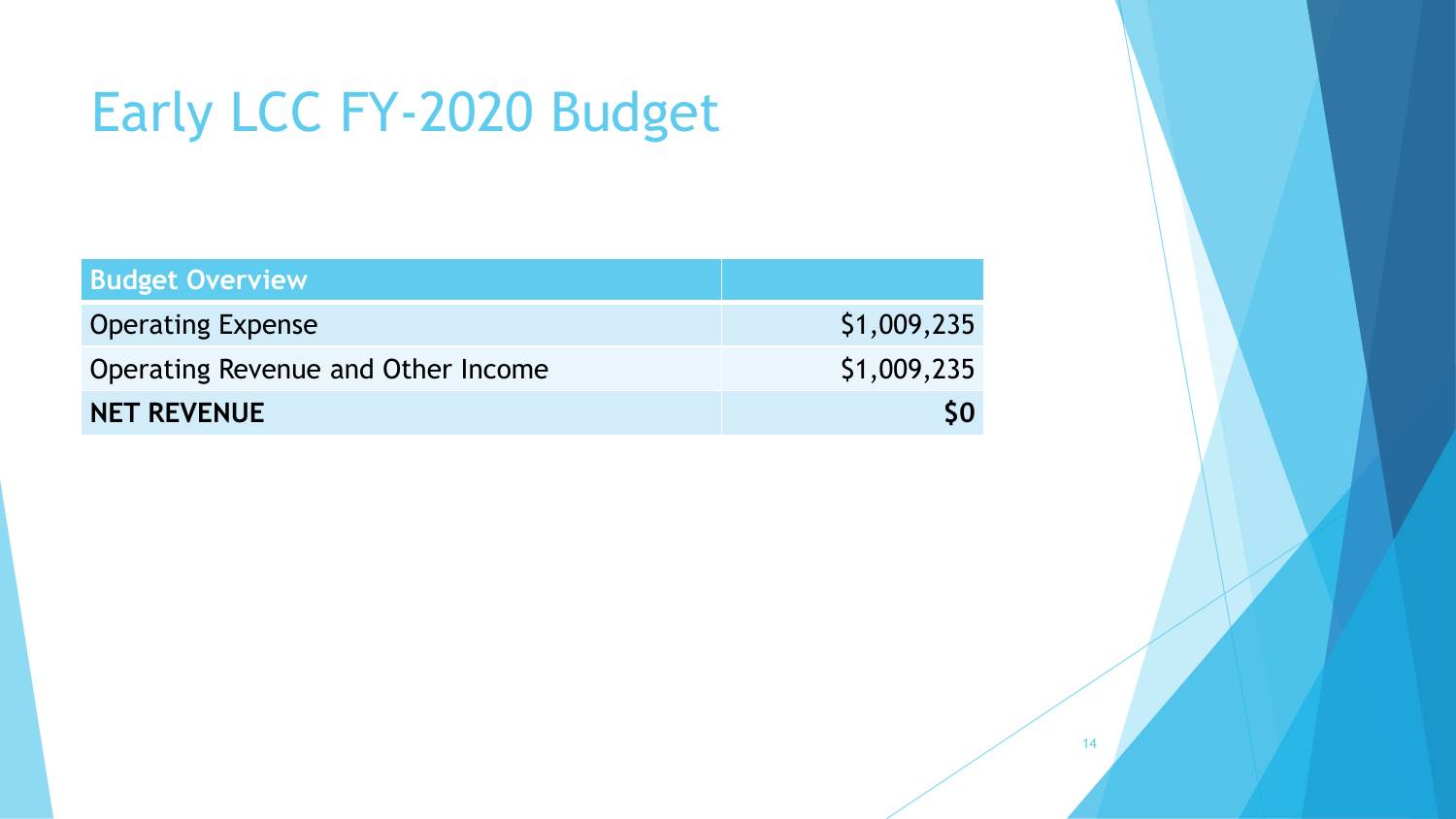### What does my tuition actually pay for?

| <b>Expense</b>                        | <b>Infant-Toddler</b> | <b>Preschool</b> |
|---------------------------------------|-----------------------|------------------|
| New Weekly Rates (beginning 10/28/19) | \$310                 | <b>\$261</b>     |
| <b>Administrative Expenses</b>        | $\mathsf{S}9$         | S <sub>8</sub>   |
| <b>Program Expenses</b>               | <b>\$31</b>           | <b>\$26</b>      |
| <b>Salary and Wage Expenses</b>       | \$270                 | <b>S227</b>      |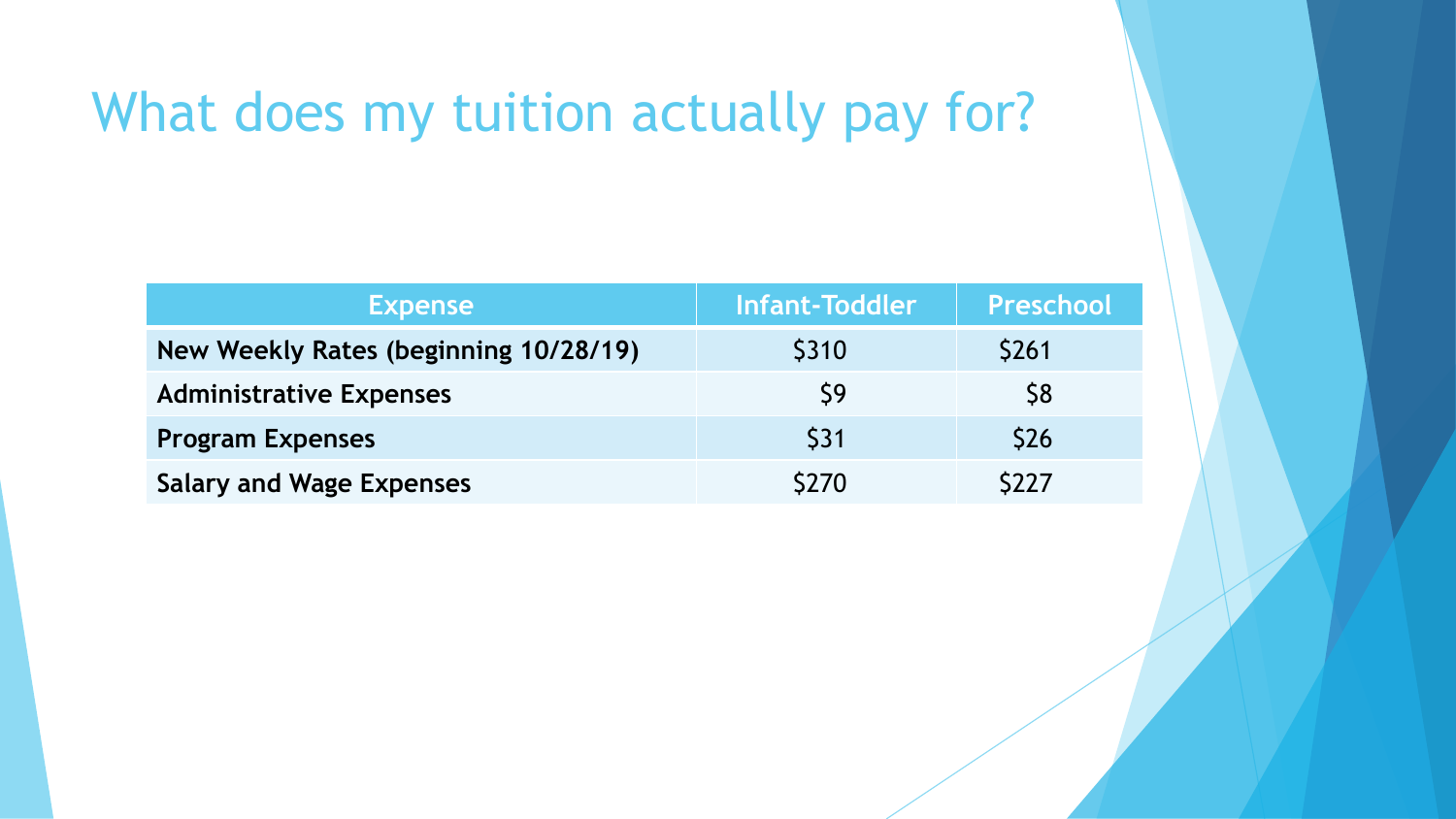#### Questions and Answers

- Why is tuition increasing?
	- $\blacktriangleright$  Increased wage and salary levels
	- Increased cost of employee benefits
- How does this compare to last year's tuition increase
	- **Last fall, tuition increased by 4.5%**
	- This fall, tuition is increasing by less than 2%